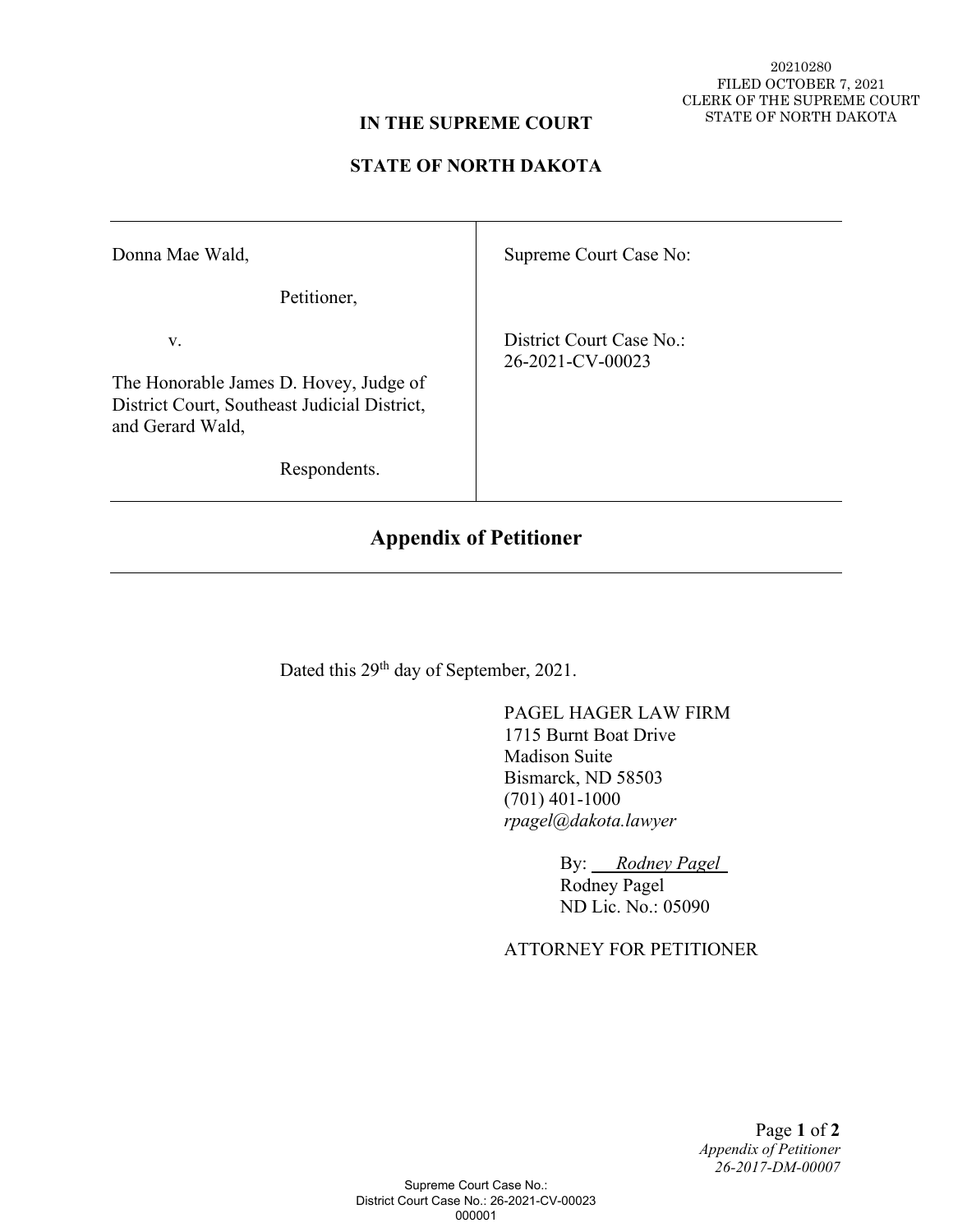## **TABLE OF CONTENTS TO APPENDIX**

Page **2** of **2** *Appendix of Petitioner 26-2017-DM-00007*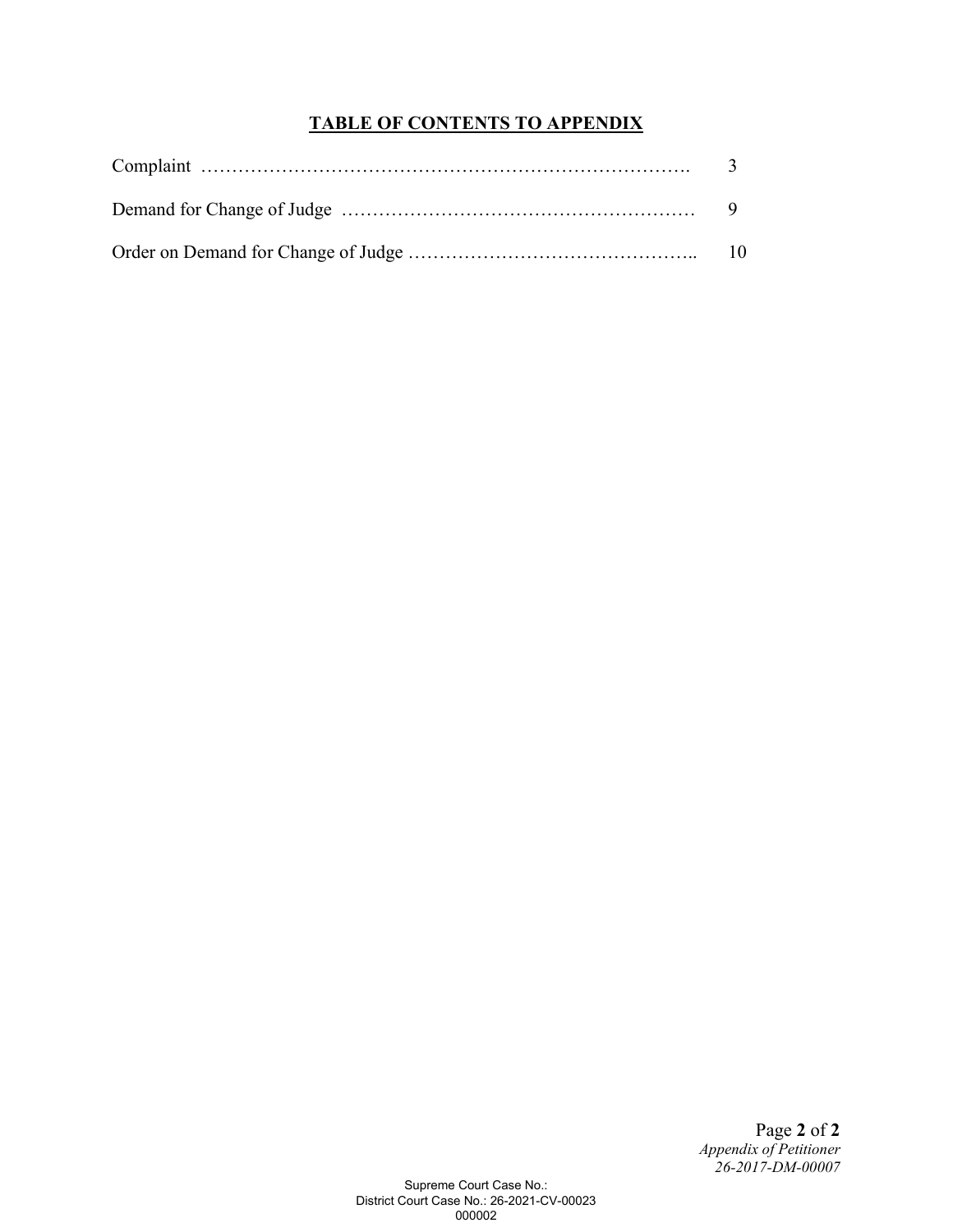## **IN DISTRICT COURT COUNTY OF MCINTOSH STATE OF NORTH DAKOTA** SOUTHEAST JUDICIAL DISTRICT

| Donna Mae Wald, |            | CASE NO. |         |
|-----------------|------------|----------|---------|
|                 | Plaintiff, |          |         |
| V.              |            |          |         |
| Gerard Wald,    |            |          |         |
|                 | Defendant. |          | $\cdot$ |

## Complaint

Plaintiff, for her claims for relief, against the Defendant, alleges and states as follows:

 $\P1$ Plaintiff is a citizen and resident of Bismarck, Burleigh County, North Dakota.

 $\P2$ Defendant is a citizen and resident of Wishek, McIntosh County, North Dakota.

 $\P_3$ This court has jurisdiction over the parties and the subject matter of this action.

 $\P$ 4 The parties were married on April 5, 1975.

The parties were divorced following a divorce trial and a Judgment of Divorce entered  $\P$ 5 consistent therewith (Said Judgment being entered on the  $28<sup>th</sup>$  day of January 2019). Following Motions presented to the court under Rule 59 and 60, an Amended and Final Judgment was issued by the District Court on May 2, 2019.

 $\P6$ Under the terms of the Divorce Judgment(s), Plaintiff was awarded the 2017 and 2018 bales of hay crop."

 $\P7$ Said hay crop consisted of 1,372 alfalfa round bales and 541 hay/meadow/grass round bales, for a total of 1,913 bales.

> Page 1 of 6 Complaint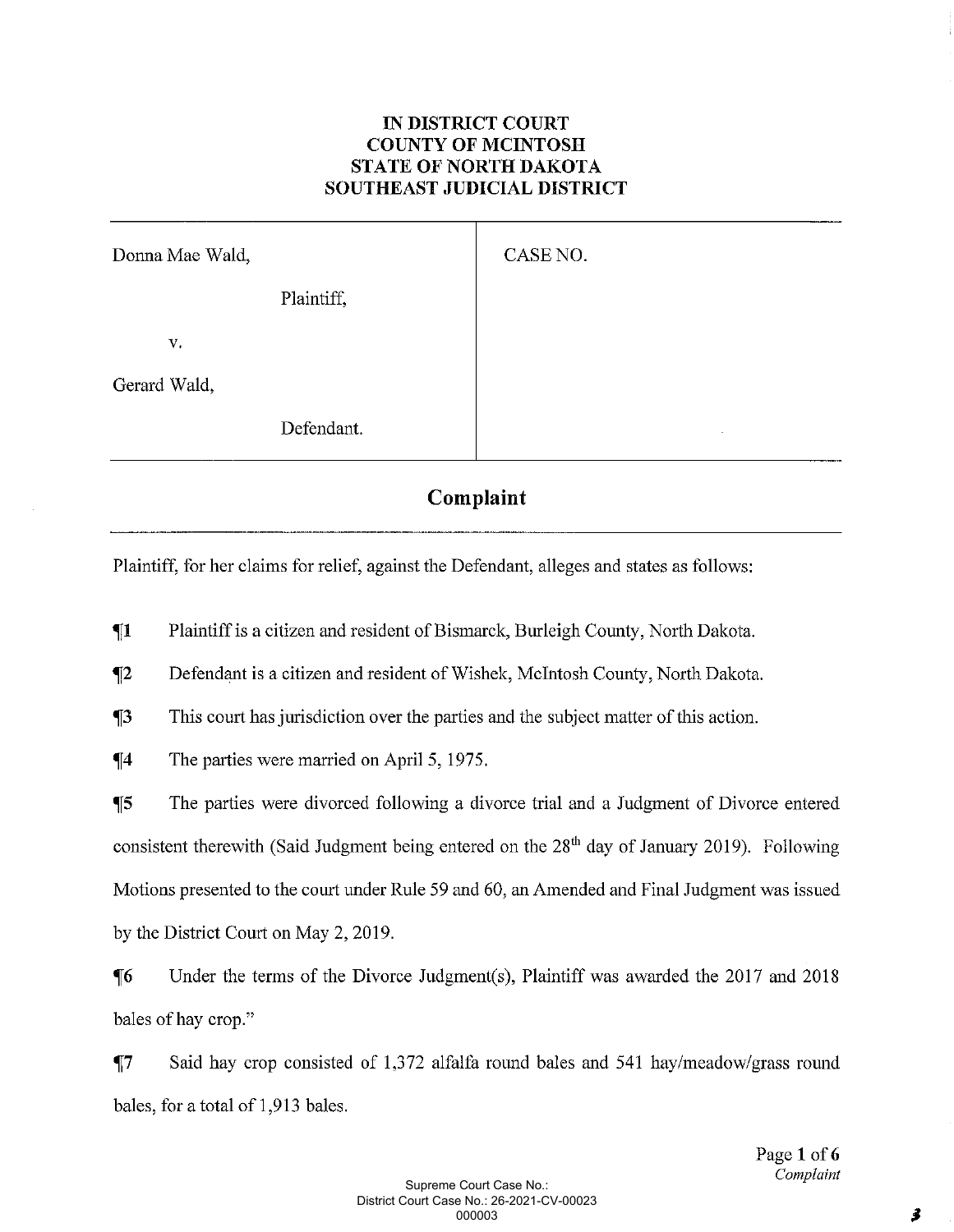At trial plaintiff valued these bales at a total of \$242,216 (\$178,820 for the 2017 hay crop  $\P8$ and  $$63,396$  for the 2018 hay crop).

 $\P9$ This value of \$242,216 was utilized by the divorce court in the context of providing for an "equitable" distribution of the marital estate. Absent plaintiff receiving these bales, she is deprived of this "asset" and the "equitable" distribution of the marital estate is no longer "equitable".

 $\P10$ Said Divorce Judgment further provided that "As to the hay crop, Donna shall provide fourteen (14) days' notice of her intent to remove the bales and they shall be removed from the property awarded to Gerard within thirty (30) days of entry of Judgment."

For varying reasons, Plaintiff was unable to remove hay bales within 30 days after the entry  $\P11$ of Judgment / Amended Judgment. Plaintiff did seek to communicate with the defendant and remove the bales after a restraining order which defendant had filed against her Plaintiff had expired in August of 2019. At such time, defendant refused to turn over the hay bales

Plaintiff filed an action within the context of the divorce case seeking to hold defendant in  $\P12$ contempt and / or for a redistribution of marital property to account for said hay bales and to have those hay bales turned over to her or to require that defendant pay her for the hay bales, all of which had remained on his property.

Plaintiff's motions within the context of the divorce case were denied. The divorce court  $\P13$ determined that Defendant was not in contempt of the divorce Judgment since plaintiff was required provide notice within 14 days, and pick up the bales within 30 days of entry of Judgment. The divorce court additionally denied the motion for redistribution of the marital estate to account for the value of the hay bales which had been kept by defendant since N.D.C.C. §14-05-24 required Plaintiff to establish that defendant had failed to disclose the bales or had failed to comply with an order of the court for the distribution of property and debts. Since neither of these pre-conditions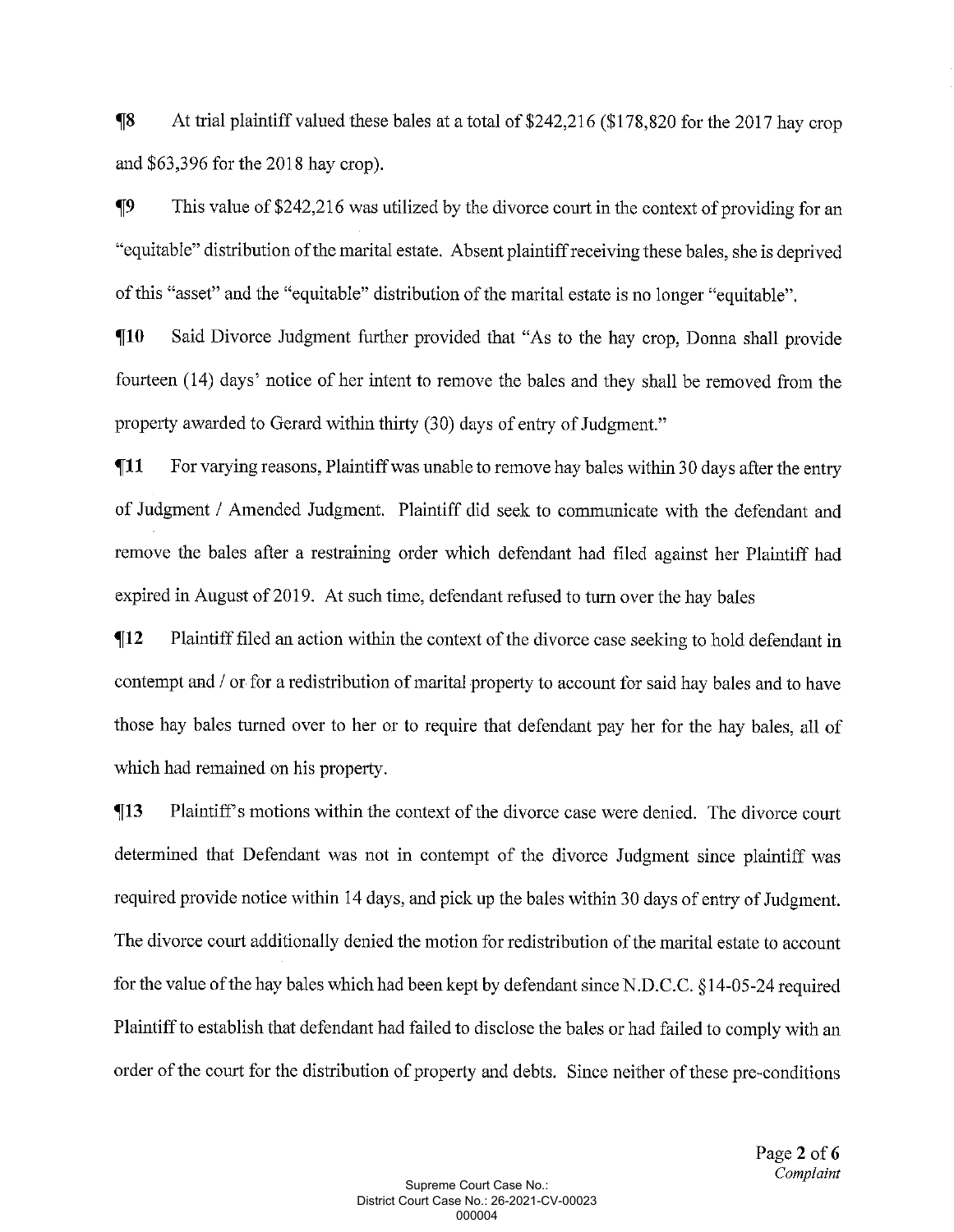for re-distribution had occurred, the Court determined that "there is no method for which the Court could order redistribution of the property."

 $\P14$ Defendant has admitted, during testimony under oath, that he had not turned any portion of the 2017 and 2018 hay crop over to plaintiff.

 $\P15$ Defendant has additional made the following admissions under oath:

- a. Although he had a few bales left of the 2017 hay crop, most of that crop was "wiped out" as he had fed the 2017 hay crop to his cattle
- b. Between the time Plaintiff took photos and inventoried the bales and the time of trial, defendant continued to feed the 2017 hay crop.
- c. He has no idea how many bales remained from the 2017 hay crop as of the date of trial, in fact having no clue if it was one bale or 2,000 bales.
- d. As to the 2018 hay crop, Defendant could not identify how many of the 2018 hay bales existed at the time of trial, noting that the only thing he could tell the court is that it was "more than one but less than 2,000".
- e. Defendant testified that after he figured Plaintiff was not going to come out and get the bales, he started feeding the 2018 hay crop, however he could not identify how many bales he had actually fed.
- f. Defendant also admitted that a DVPO existed against Donna, that all bales were located on his property, and that the DVPO did not expire until August 19, 2019, one day prior to Donna asking to retrieve the bales.
- g. Finally, Defendant admitted that he could see nothing in the Judgment which provided that if Plaintiff did not pick up the bales within 30 days, those bales became his property.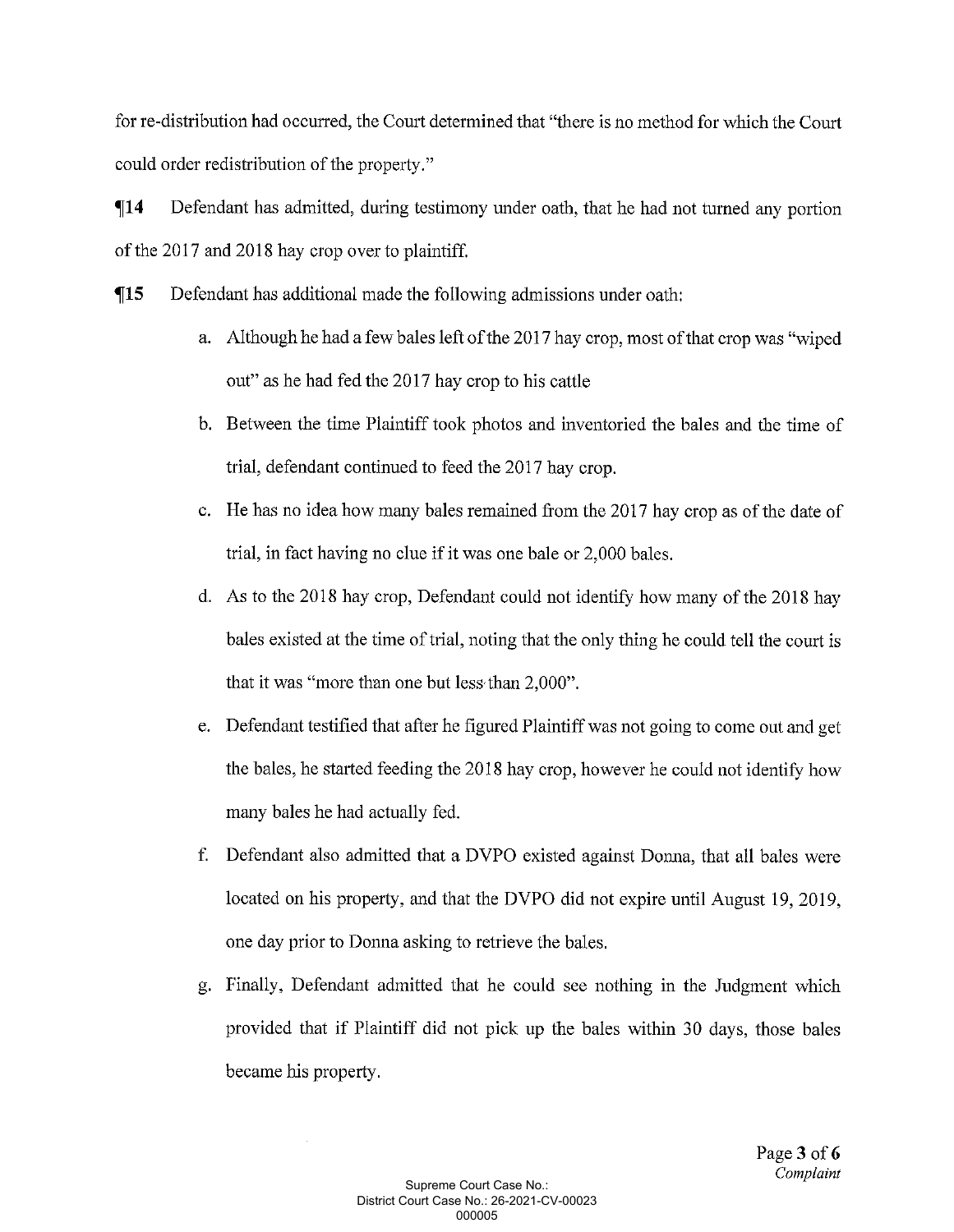$\P16$ At no time has plaintiff received even one of the 1,913 hay bales awarded to her in the divorce Judgment.

 $\P17$ At no time has plaintiff received one dollar of the \$242,000 in assets in the context of the hay awarded to her as her share of the equitable distribution of the marital estate.

 $\P18$ At all times, defendant is the sole person who had control and use of these assets.

 $\P19$ At all times, defendant has either kept these hay bales for his own use, sold them for his own gain, or fed them to his cattle for his own benefit, engaging in some of these actions even prior to the divorce trial in this matter.

 $\P20$ At all times, plaintiff has been deprived of the value, use and benefit of \$242,000 in hay bales.

#### **Unjust Enrichment**

 $\P21$ Plaintiff incorporates by reference paragraphs 1 through 20 above.

 $\P22$ At all pertinent times the Defendant has been unjustly enriched as a result of the use. control, sale, and/or disposition (via feeding to cattle) of the 2017 and 2018 hay bales which were awarded to the plaintiff.

 $\P$ 23 At all pertinent times, plaintiff has been impoverished and deprived of the use, control, sale and value of  $$242,000$  in hay  $(1,913$  bales).

 $\P$ 24 At all pertinent times, there exists a direct connection between plaintiff's impoverishment and defendant's enrichment as a result of, *inter alia*, the loss of use and value of the hay bales by plaintiff and the value gained by defendant in using, selling and/or feeding these hay bales to the betterment of himself, his business and/or his cattle.

 $\P$ 25 At all pertinent times, there exists an absence of justification for the enrichment and impoverishment.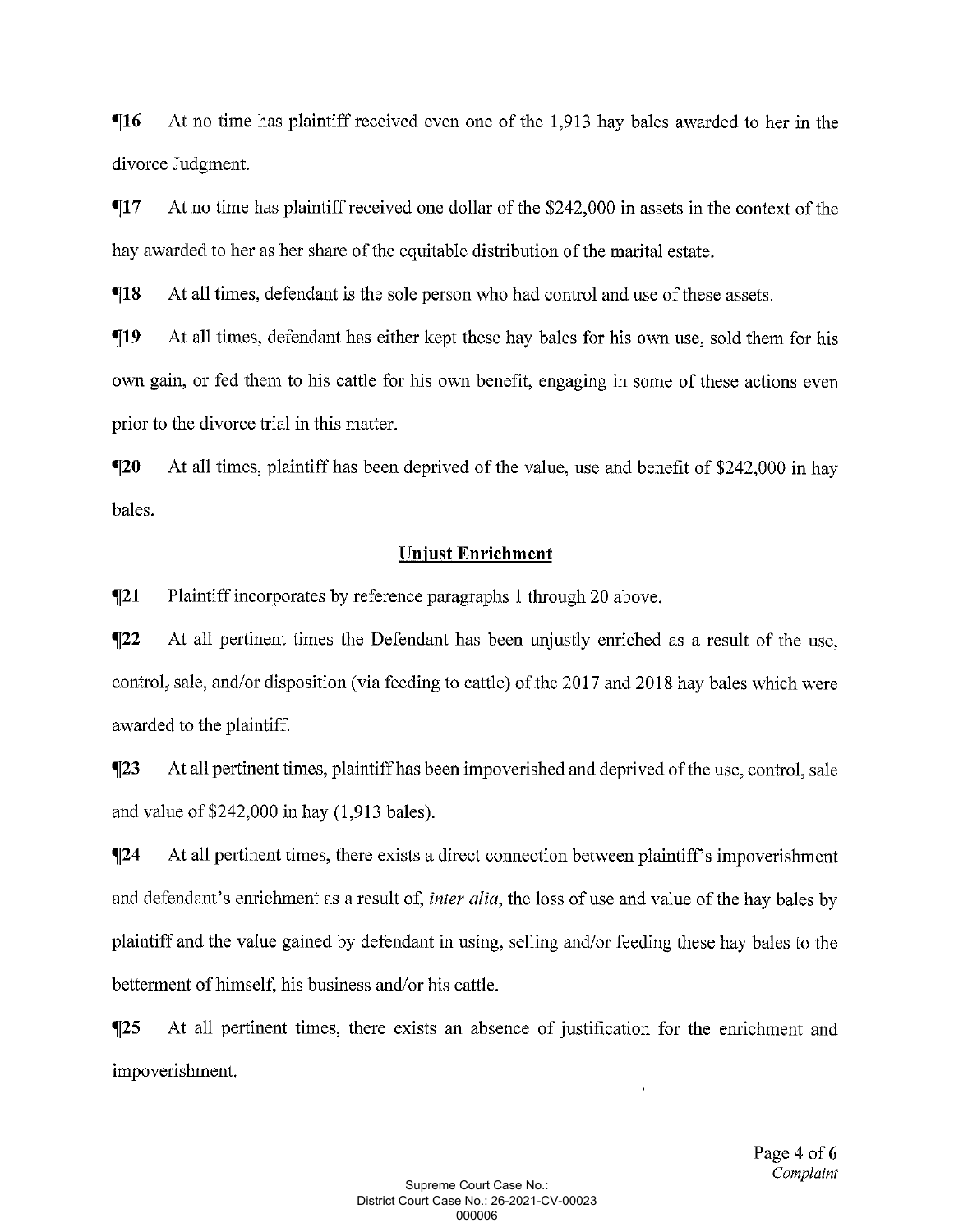$\P$ 26 At all pertinent times, plaintiff has sought and progressed through the other remedies available to her by law and via the divorce action and thus is legally justified in bringing this action for Unjust Enrichment.

## **Tortious Conversion**

 $\P27$ Plaintiff incorporates by reference paragraphs 1 through 20 above.

 $\P$ 28 At all pertinent times, defendant has wrongfully kept, retained and/or fed assets which were awarded to plaintiff in the divorce case, thus converting those assets to his own use, benefit and gain and depriving the plaintiff of the benefit of these assets.

 $\P$ 29 At all pertinent times, many of these assets had been converted to defendant's own use, benefit and gain and did not in fact even exist at the time of trial as testified upon by defendant under oath.

#### Damages

 $\P30$ Plaintiff incorporates by reference all paragraphs above.

 $\P_31$ As a result of defendant's actions, either via unjust enrichment, tortious conversion, or both, plaintiff has been deprived of assets valuing \$242,000 (1,913 bales).

 $\P$ 32 Plaintiff is entitled to damages, and defendant is obligated to provide compensation / remuneration in the context of these damages, to Plaintiff in the amount of \$242,000 and/or 1,372 alfalfa round bales and 541 hay/meadow/grass round bales.

**WHEREFORE, Plaintiff demand Judgment against the Defendant as follows:** 

A. For damages in excess of \$242,000, with interest thereon at the appropriate Judgment rate commencing September 1, 2020 and proceeding forward.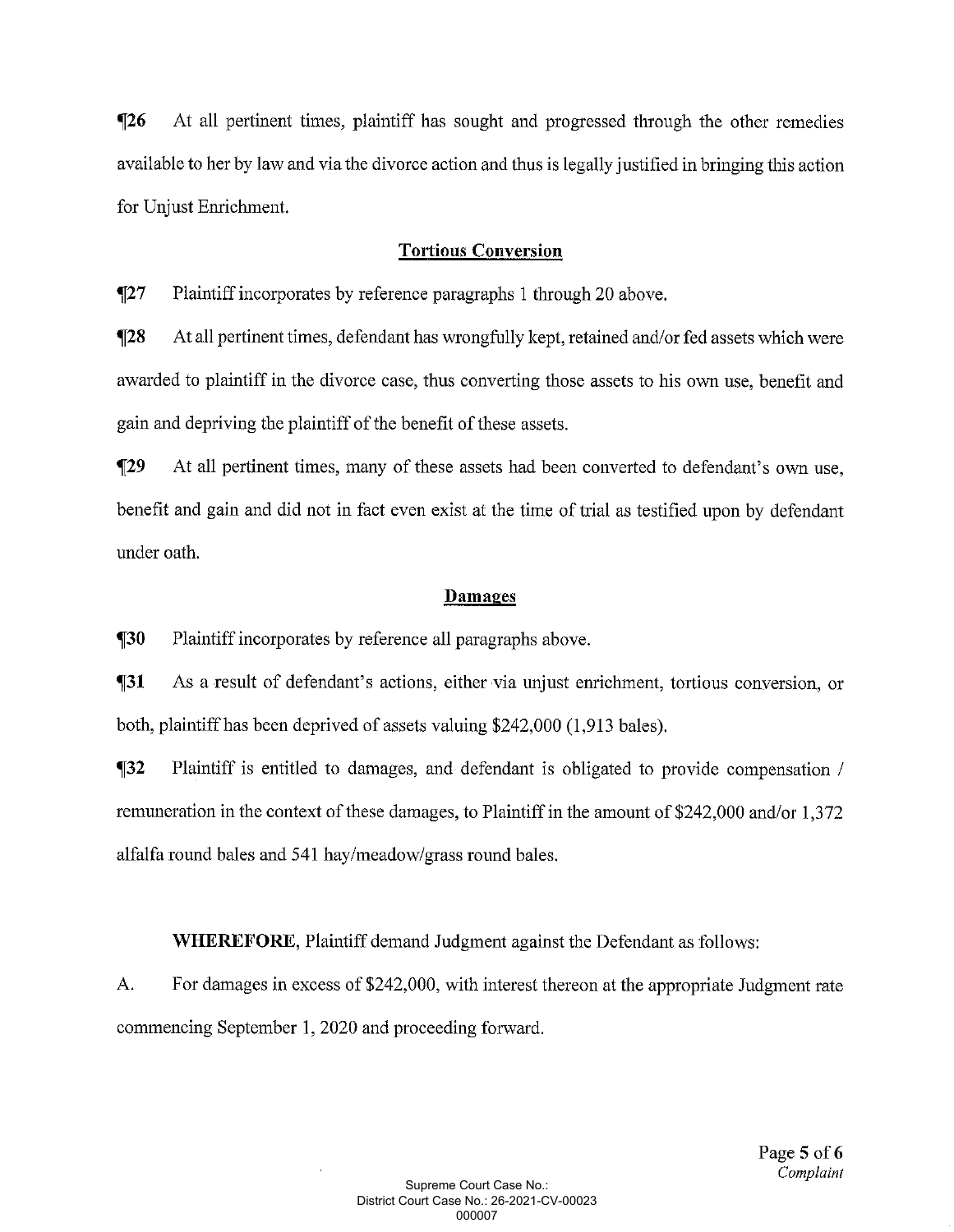**B.** That the Court award plaintiff costs, disbursements and attorney's fees incurred in this action as appropriate under North Dakota law,

 $C_{\bullet}$ That the Court award further any just relief and post-Judgment interest as it deems appropriate.

Dated this 1<sup>st</sup> day of March, 2021

PAGEL LAW, PLLC 1715 Burnt Boat Drive Madison Suite Bismarck, ND 58503  $(701)$  401-1000 rpagel@dakota.lawyer.com

By: */s/Rodney E. Pagel* Rodney E. Pagel ND Lic. No.: 05090

**ATTORNEY FOR PLAINTIFF**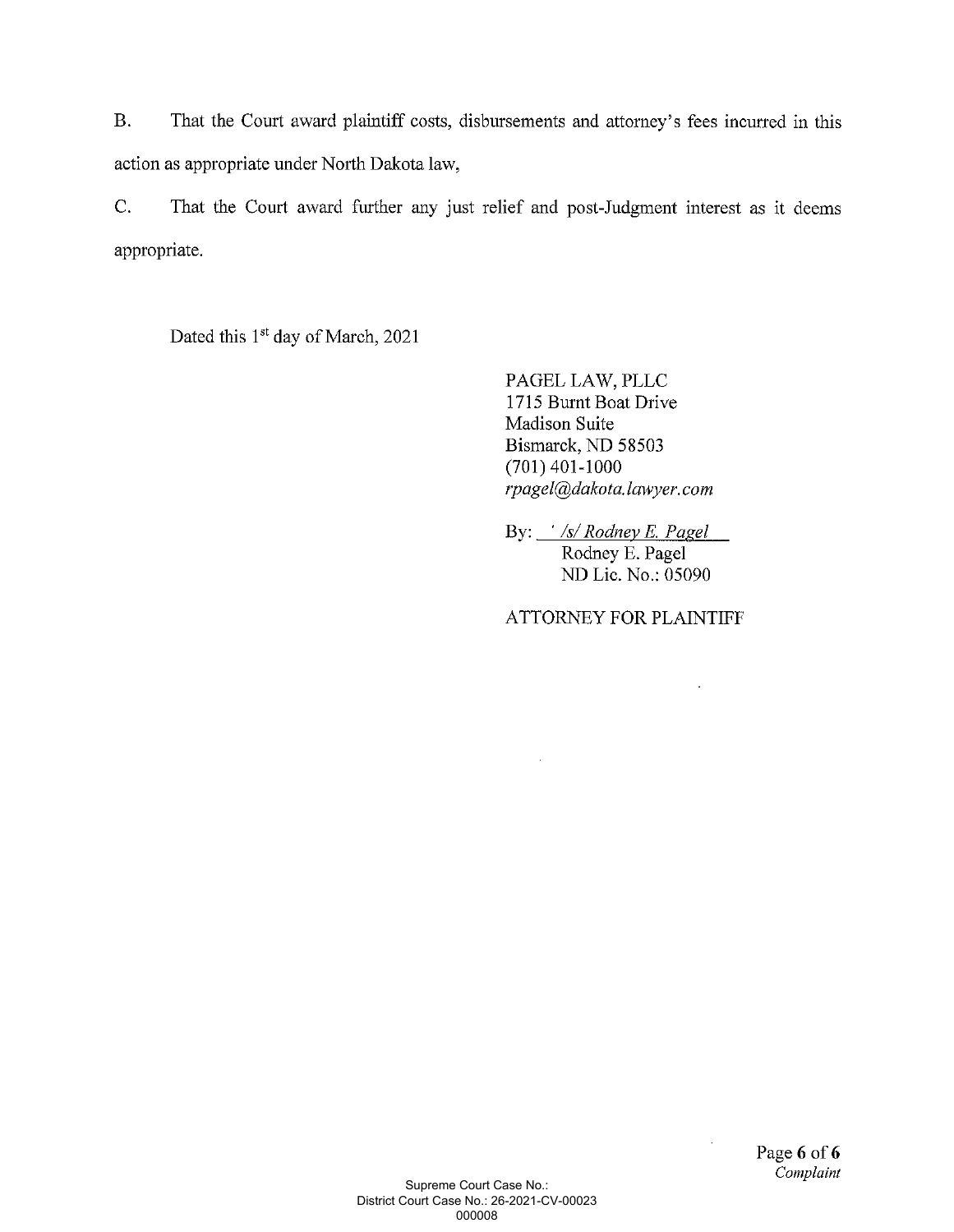## IN DISTRICT COURT **COUNTY OF MCINTOSH** STATE OF NORTH DAKOTA SOUTHEAST JUDICIAL DISTRICT

| Donna Mae Wald, | CASE NO. 26-2021-CV-00023 |
|-----------------|---------------------------|
| Plaintiff,      |                           |
| V.              |                           |
| Gerard Wald,    |                           |
| Defendant.      |                           |

# Demand for Change of Judge

Plaintiff, Donna Wald, herein files with the Clerk of Court for the above-named county a  $\P1$ Demand for Change of Judge, seeking the removal of the Honorable Daniel D. Narum in the above-referenced matter, pursuant to North Dakota Century Code Section 29-15-21. Plaintiff certifies that the Honorable Judge Narum has not ruled upon any matter pertaining to the proceeding herein. This demand has been filed in good faith and not for the purpose of delay.

Dated this  $\frac{d}{dt}$  day of  $\frac{d}{dt}$ . 2021.

Donna Wald<br>Donna Wald ~ Plaintiff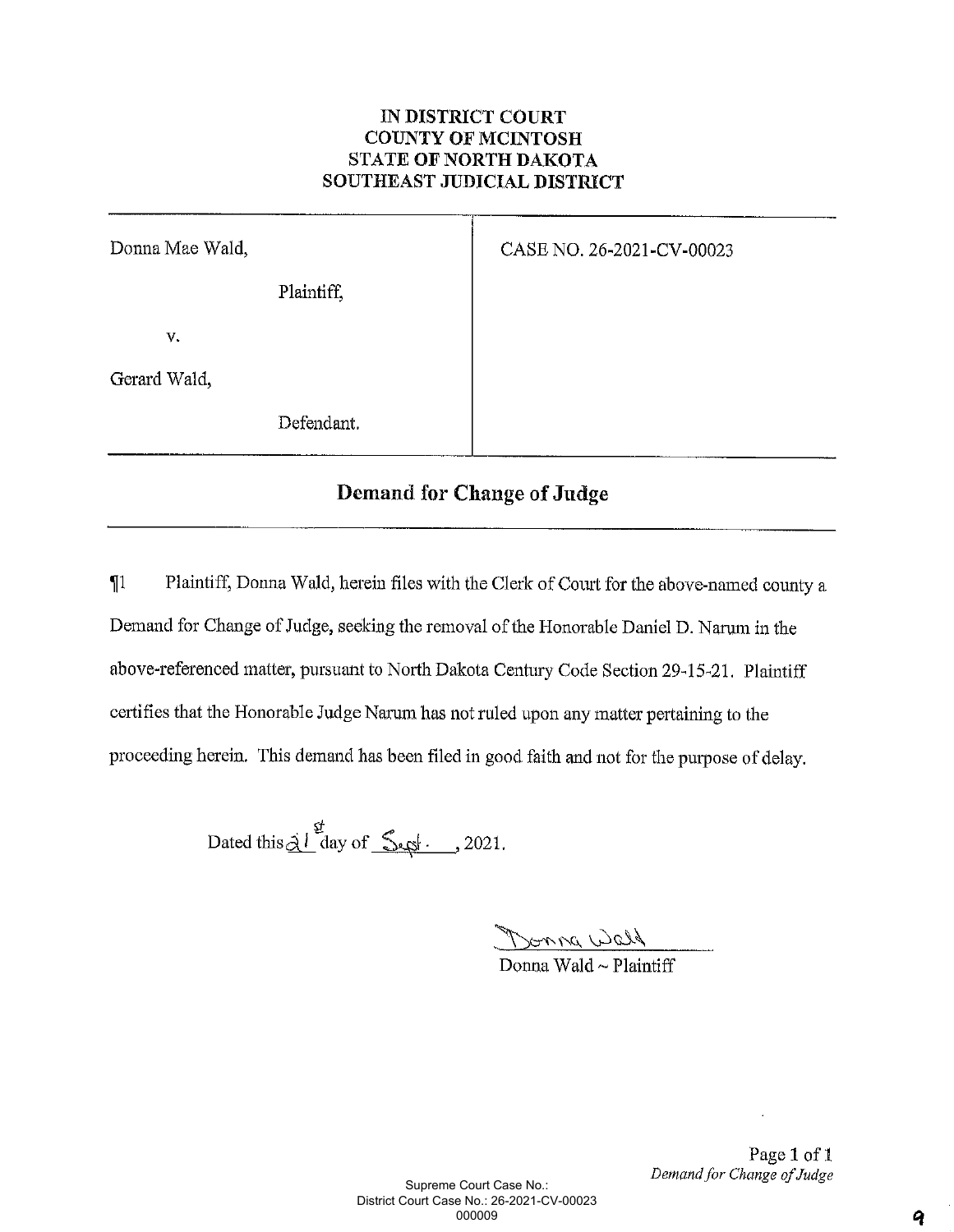#### STATE OF NORTH DAKOTA

COUNTY OF MCINTOSH

SOUTHEAST JUDICIAL DISTRICT

Donna Mae Wald,

Plaintiff.

VS.

Gerard Wald.

Defendant.

File No. 26-2021-CV-00023

#### ORDER DENYING DEMAND FOR CHANGE OF JUDGE

- This is an action brought by plaintiff, Donna Wald, against defendant, Gerard  $\lceil 1 \rceil$ Wald, for damages arising out of unjust enrichment and tortious conversion. A review of the complaint shows your undersigned that the facts arise out of a divorce between plaintiff and defendant in File No. 26-2017-DM-00007.
- $\lceil 2 \rceil$ The Honorable Daniel D. Narum was assigned to File No. 26-2021-CV-00023 on September 20, 2021. On September 23, 2021, plaintiff filed her demand for change of judge seeking the removal of the Honorable Daniel D. Narum pursuant to N.D.C.C. §29-15-21. Plaintiff certifies that the Honorable Judge Narum has not ruled upon any matter pertaining to the proceeding herein. Judge Narum was the presiding judge in the divorce action, which facts give rise to the current lawsuit. A review of the case at bar shows your undersigned that many, if not all, of the factual issues of the case at bar were considered and decided by Judge Narum as part of the divorce proceedings. Both plaintiff and defendant were represented by